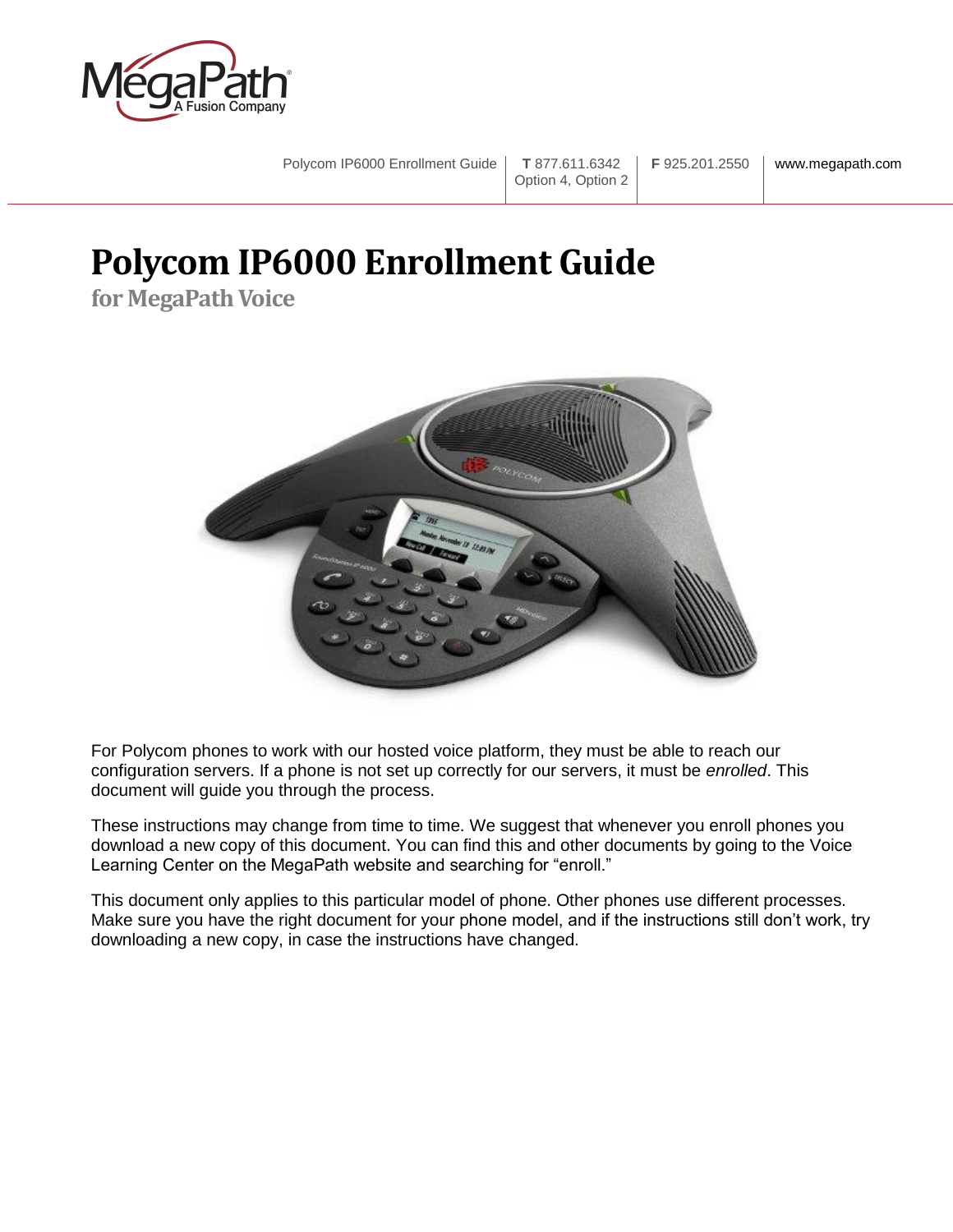

| Polycom IP6000 Enrollment Guide   T 877.611.6342   F 925.201.2550 |                    | www.megapath.com |
|-------------------------------------------------------------------|--------------------|------------------|
|                                                                   | Option 4, Option 2 |                  |

#### Click a section name to jump to that section

# **Table of Contents**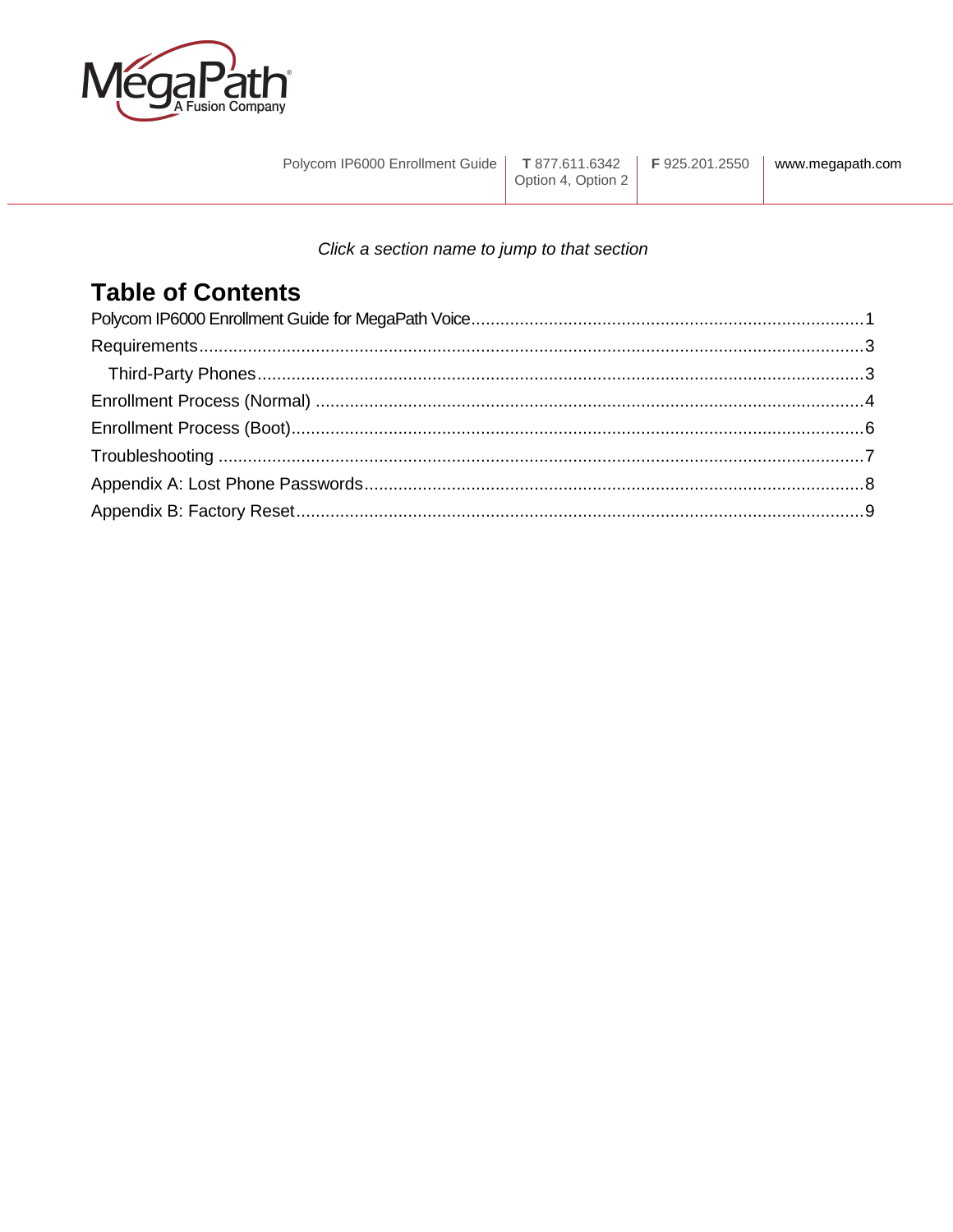

### <span id="page-2-0"></span>**Requirements**

To be enrolled a phone must meet these requirements:

- The specific phone has been processed through the **Enroll Phones** workflow (located in the Asset Management section of My.Megapath.com)
- The Enroll Phones workflow was followed within the last **five days**.
- The IP address of the internet connection at the location of the phone has been entered into the Enroll Phones workflow.

If any of these prerequisites have not been met, please log into the portal and follow the Enroll Phones workflow from the Phones section of Asset Management.

#### <span id="page-2-1"></span>**Third-Party Phones**

If your phone was:

- a) Provided by a previous VoIP carrier
- b) Purchased from a hardware vendor rather than from MegaPath directly

It may have settings that interfere with our service. Before enrolling the phone you should perform a factory reset. The best way to do this is to follow the Factory Reset instructions under [Appendix B.](#page-8-0)

If your phone has a password on it that you don't know, follow the Lost Password Recovery instructions under [Appendix A.](#page-7-0)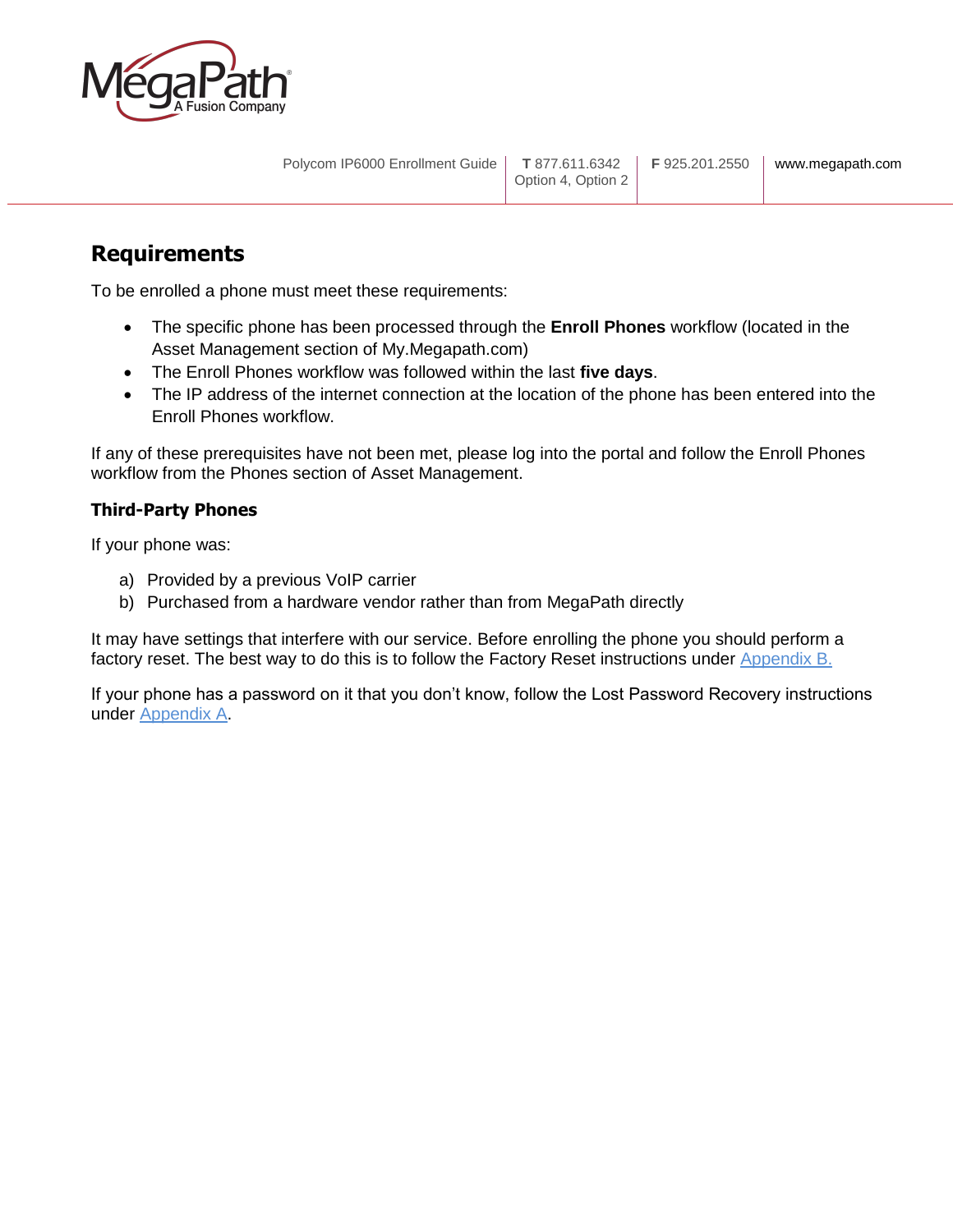

# <span id="page-3-0"></span>**Enrollment Process (Normal)**

The following steps will enroll your phone if it is **already booted up** and waiting at the "idle" screen.

If your phone keeps printing error messages such as "Unable to contact boot server" and rebooting, use the "Boot" enrollment process.

- 1. Press the **Menu** key
- 2. Go to **Settings,** then **Advanced**
- 3. You will now be prompted for a password.
	- a. If you are resetting a Megapath phone, you may have been provided with a password by your Project Manager or support agent. Enter this password and pressing OK.
	- b. If the phone is new or that password does not work, try the default: **456**
	- c. If neither password works, see [Appendix A](#page-7-0)
- 4. Once the password is accepted, select **Admin Settings**.
- 5. Select **Network Configuration**, then **DHCP Menu**.
- 6. Select **Boot Server** and press up or down until you see **Static**, then press **Select**.
- 7. Press Exit to back up one menu.
- 8. Arrow down to **Server Menu** and press Select.
- 9. Select **Server Type** and press up or down until you see **HTTP**, then press **Select**.
- 10. Move down one item to **Server Address** and select it.
- 11. If there is anything in the field, press the button under **<<** to clear it.
- 12. Press the button under **1/A/a** until you see "1/Ascii" at the top of the screen.
- 13. Enter this address on the keypad: **72.245.184.168**
	- a. To enter a dot, press  $*$
- 14. Now press the button under **1/A/a** until you see "a/Ascii" at the top of the screen.
- 15. Enter this text: **/mpv**
	- a. To enter a slash, press **#** repeatedly
	- b. To enter letters, press the key for the letter you want until you see it on the screen
- 16. You should now see the complete address: **72.245.184.168/mpv**
	- a. If you have any errors, press **<<** key to erase and try again.
- 17. Press **Select**
- 18. Press **Exit** several times until you get a prompt to save

*Continue on next page*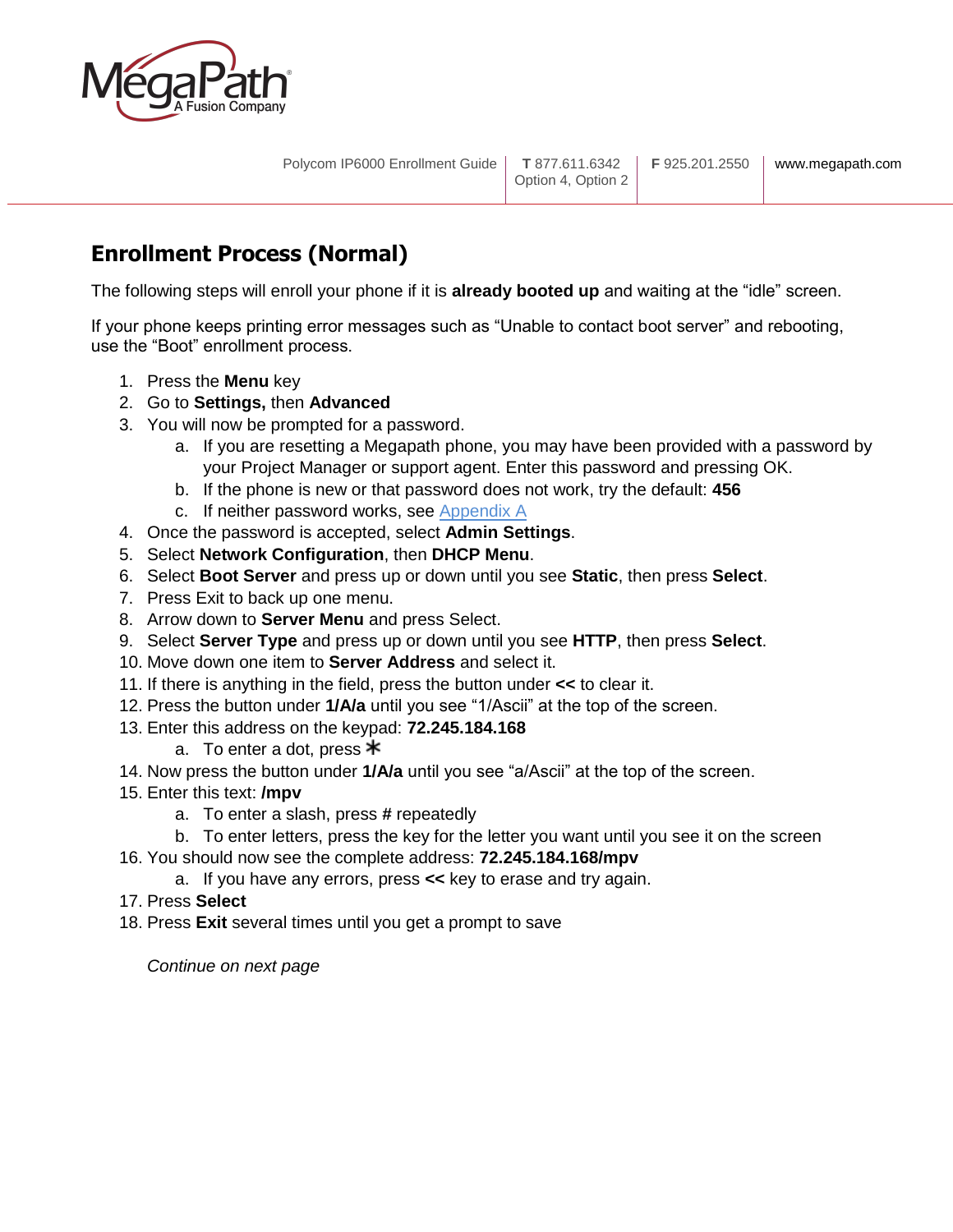

Polycom IP6000 Enrollment Guide **T** 877.611.6342

#### 20. Choose **Save Config**

- 21. The phone should restart after a moment and configure itself.
- 22. If the phone does not restart after a minute:
	- a. **Do not powercycle it!**
	- b. Press the Menu key
	- c. Go to Settings, then Basic
	- d. Select **Restart Phone** and press **Yes**
	- e. The phone will restart.

After following this process the phone may spend up to **twenty minutes** configuring itself and upgrading firmware. During this process it will reboot several times and may display many messages on screen, or may appear to be doing nothing because it is installing software in the background.

If the phone has been left to configure itself for twenty minutes and is still not operational, please read the Troubleshooting section.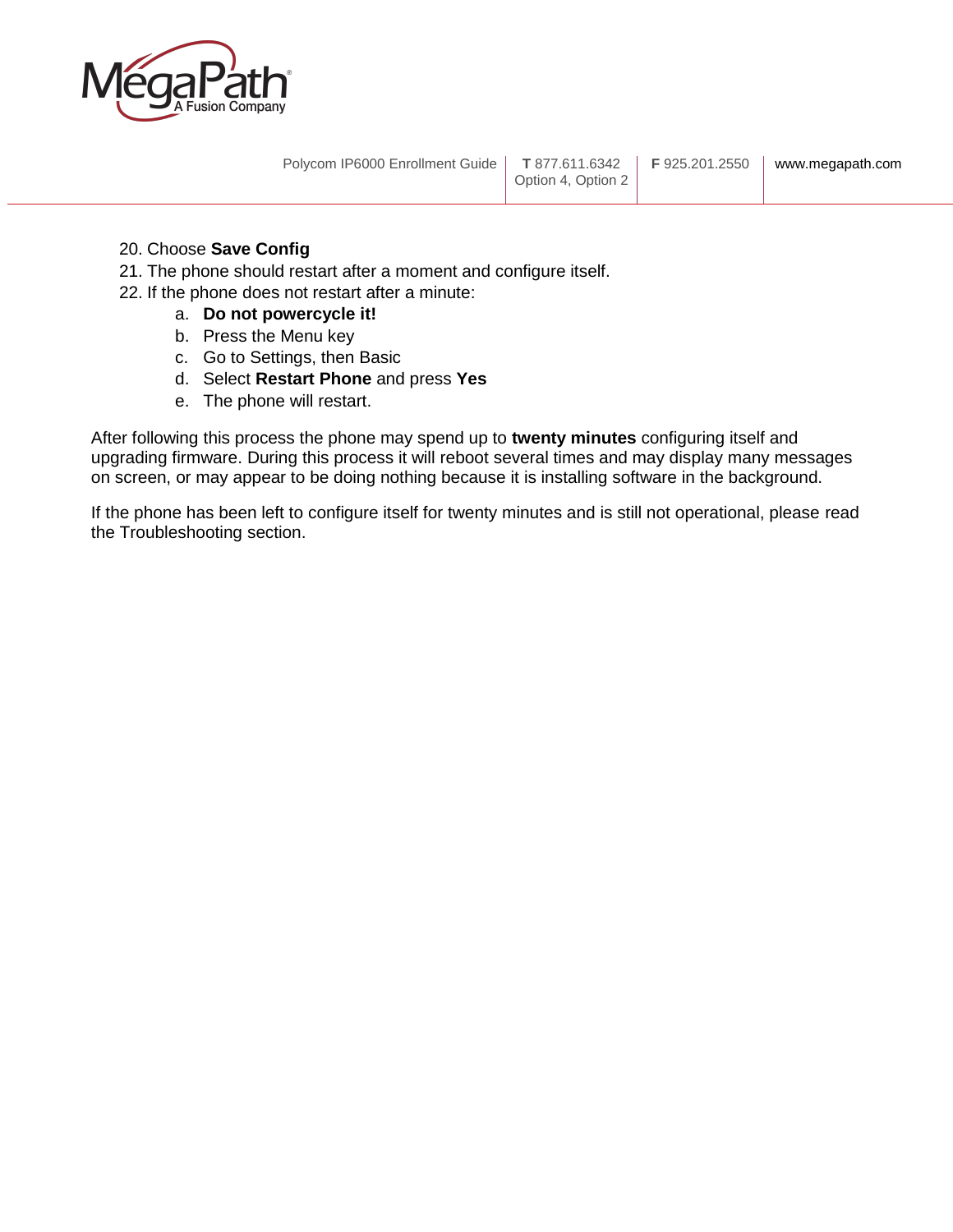

# <span id="page-5-0"></span>**Enrollment Process (Boot)**

- 1. Unplug the phone and then plug it back in
- 2. As the phone starts, you will see a message "Loading Application".
- 3. Press the button on screen that says **Cancel**.
- 4. You will see a countdown that says "5 sec until autoboot."
- 5. Press the **Setup** button on screen.
- 6. You will now be prompted for a password.
	- a. If you are resetting a Megapath phone, you may have been provided with a password by your Project Manager or support agent. Try entering this password and pressing OK.
	- b. If the phone is new or that password does not work, try the default: **456**
	- c. If neither password works, see [Appendix A.](#page-7-0)
- 7. Select **DHCP Menu**
- 8. **Boot Server** is highlighted. Select it.
- 9. Press the up or down arrow keys until you see **Static**. Then press OK.
- 10. Press Exit.
- 11. Press the down arrow key until you see **Server Menu**. Press **Select**.
- 12. **Server Type** is highlighted. Select it.
- 13. Press the up or down arrow keys until you see **HTTP.** Then press OK.
- 14. **Server Address** is highlighted. Press Edit.
- 15. If anything is in this field, press the up arrow key to clear it
- 16. Enter this address: **72.245.184.168/mpv**
	- a. To enter letters or numbers, press the key with the letter or digit you want repeatedly.
	- b. To enter a dot, press  $*$
	- c. To enter a slash, press  $#$
	- d. If you make a mistake, press the up arrow key to backspace.
- 17. Press **OK**.
- 18. Press **Exit** until you see an "Exit Option" menu. Make sure **Save & Reboot** is highlighted and press Select.

After following this process the phone may spend up to **twenty minutes** configuring itself and upgrading firmware. During this process it will reboot several times and may display many messages on screen, or may appear to be doing nothing because it is installing software in the background.

If the phone has been left to configure itself for twenty minutes and is still not operational, please read the Troubleshooting section.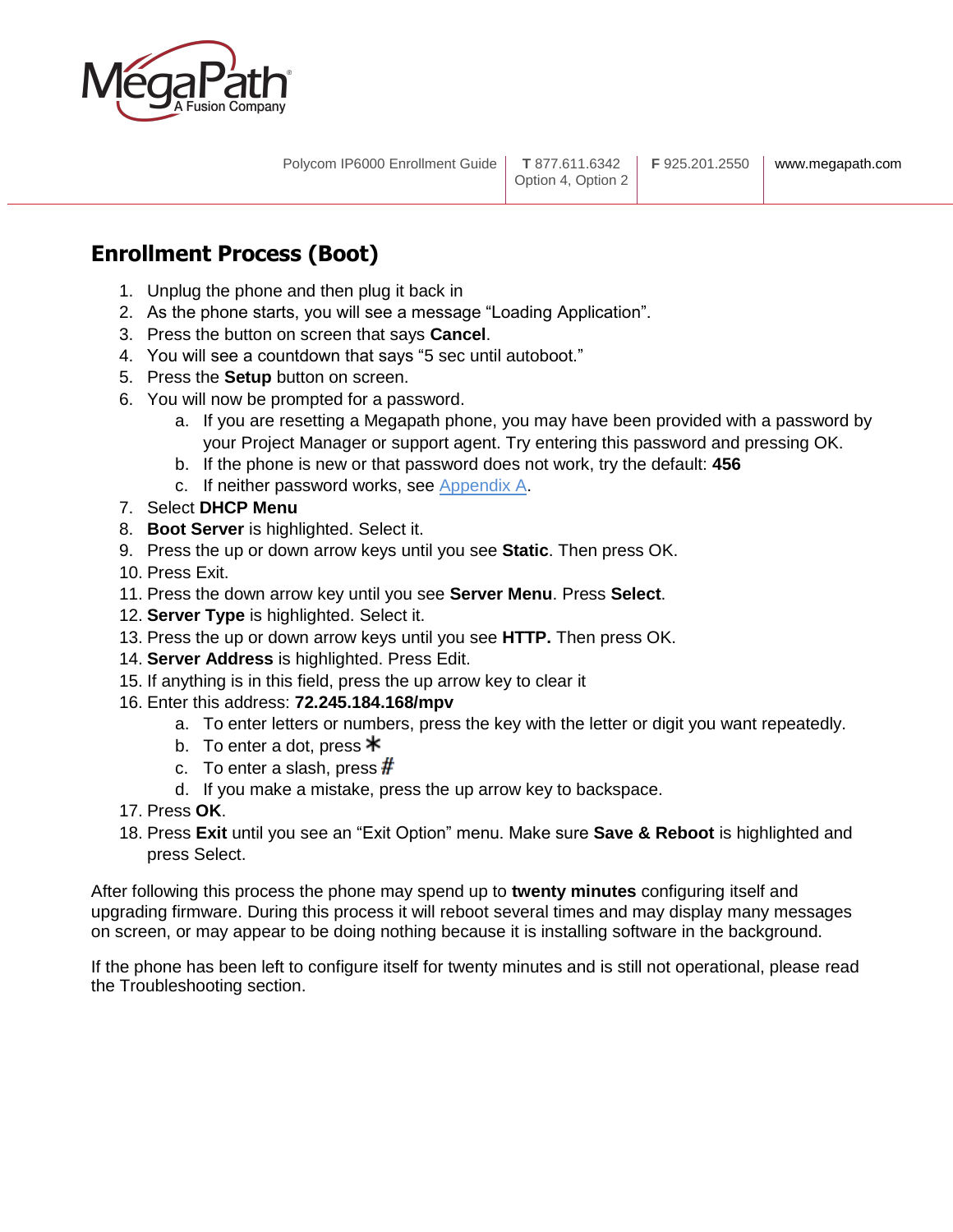

# <span id="page-6-0"></span>**Troubleshooting**

If you have completed the enrollment process, waited twenty minutes, and the phone is still not working, please check the following:

- Was the phone factory reset before you started?
	- $\circ$  Follow the process in [Appendix B](#page-8-0) to factory reset the phone.
- Is the phone connected to a network jack that's known to work?
	- $\circ$  Is there another network jack that a phone is working at? Try the phone at that jack.
- Is the network cable good?
	- $\circ$  Is there another phone that's working? Borrow the network cable from that phone and try it.
- Is the network cable plugged into the **LAN** port on the phone or the **PC** port?
	- o The cable must be plugged into the LAN port on the phone.
- Is the phone connected to the network?
	- o If the phone is at the idle screen you can check this: press the **Menu** key, go to **Settings,** then **Status**, then **Network**, then **Ethernet** and check the **LAN Port** field. It should say **Active**. If it doesn't, try another network jack or cable.
- Is the phone getting an IP address?
	- o If the phone is at the idle screen you can check this: press the **Menu** key, go to **Settings,** then **Status**, then **Network**, then **TCP/IP** and check the **IP** field. If the field says 0.0.0.0, the phone is not getting an IP address. Try another network jack or cable.

If no problems are found in the above steps, contact MegaPath Support.

- **Phone**: (877) 611-6342, Option 4, Option 2
- **Chat**: Via [https://my.megapath.com](https://my.megapath.com/)
- Please collect the following information if possible to speed troubleshooting:
	- o Any messages that appeared on the screen
	- o Whether the phone shows an extension on the screen
	- o Whether the time/date on the phone are correct
	- o Phone model
	- o MAC address
	- o LAN port status (see above to find this)
	- $\circ$  IP address (see above to find this)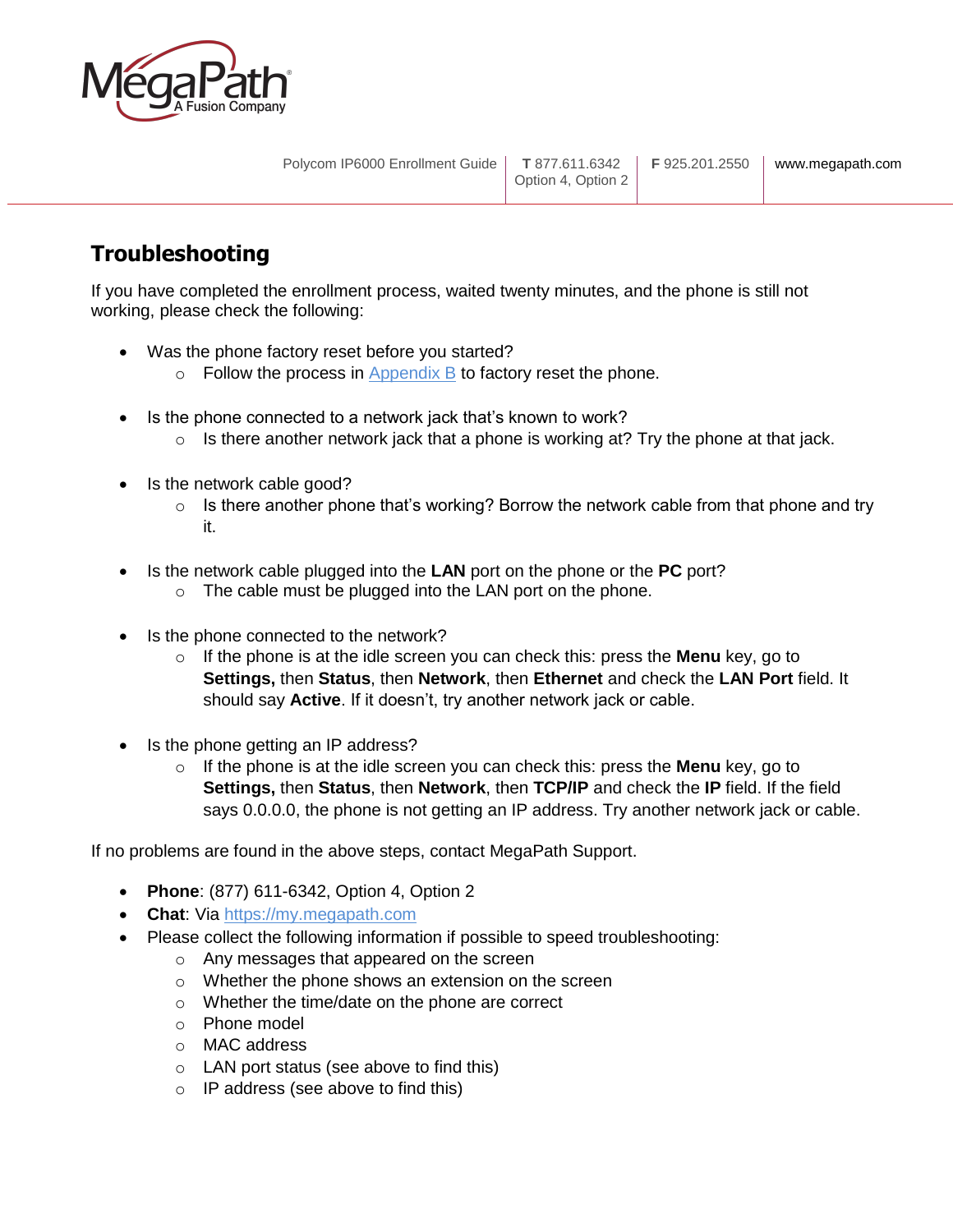

# <span id="page-7-0"></span>**Appendix A: Lost Phone Passwords**

The admin password for a phone is critical for making changes to the server configuration. If the password is lost, it must be recovered using a special reset process.

This will factory-reset the phone, so if you complete this process you can proceed with enrollment.

If you already know the phone password you can use the normal factory reset process in [Appendix B.](#page-8-0)

- 1. Unplug the phone and plug it back in
- 2. As the phone starts you will see a "Starting application" message with a **Cancel** button in the lower right. Press Cancel immediately.
- 3. You will see a message that says "*x* seconds until autoboot."
- 4. Immediately press and hold the following keys: **6, 8** and
	- a. If you press the buttons too late the phone will start booting normally. Restart the phone and try again.
- 5. Now you will see a password prompt.
- 6. Find the MAC address on the back of the phone. It begins with **0004.** Write it down somewhere so you can refer to it.
- 7. You will need to "blind-enter" the **MAC address** of the phone, in lower case. Tips:
	- a. Because you can't see what you're entering, you will need to be very careful or you will have to start again.
	- b. If you're entering the same letter or number multiple times in a row, you will have to pause after each character until you see the blinking vertical bar appear in the entry field again.
	- c. If you complete entry and are told "wrong password", restart the phone and try again.
- 8. A button on the phone screen will say "1->Aa." This means you are in numbers mode. Begin by entering **0004** on the keypad.
- 9. Press the "1->Aa" button twice, until it says "a-1A". You are now in lowercase letters mode.
- 10. Enter **f** by pressing the 3 key three times.
- 11. Go back to numbers mode and enter **2**
- 12. Proceed as above for the rest of the MAC address.
- 13. Press OK. The phone will state that it is resetting.
- 14. Once the phone reboots, follow the enrollment instructions for that model, using the new password **456** when prompted.